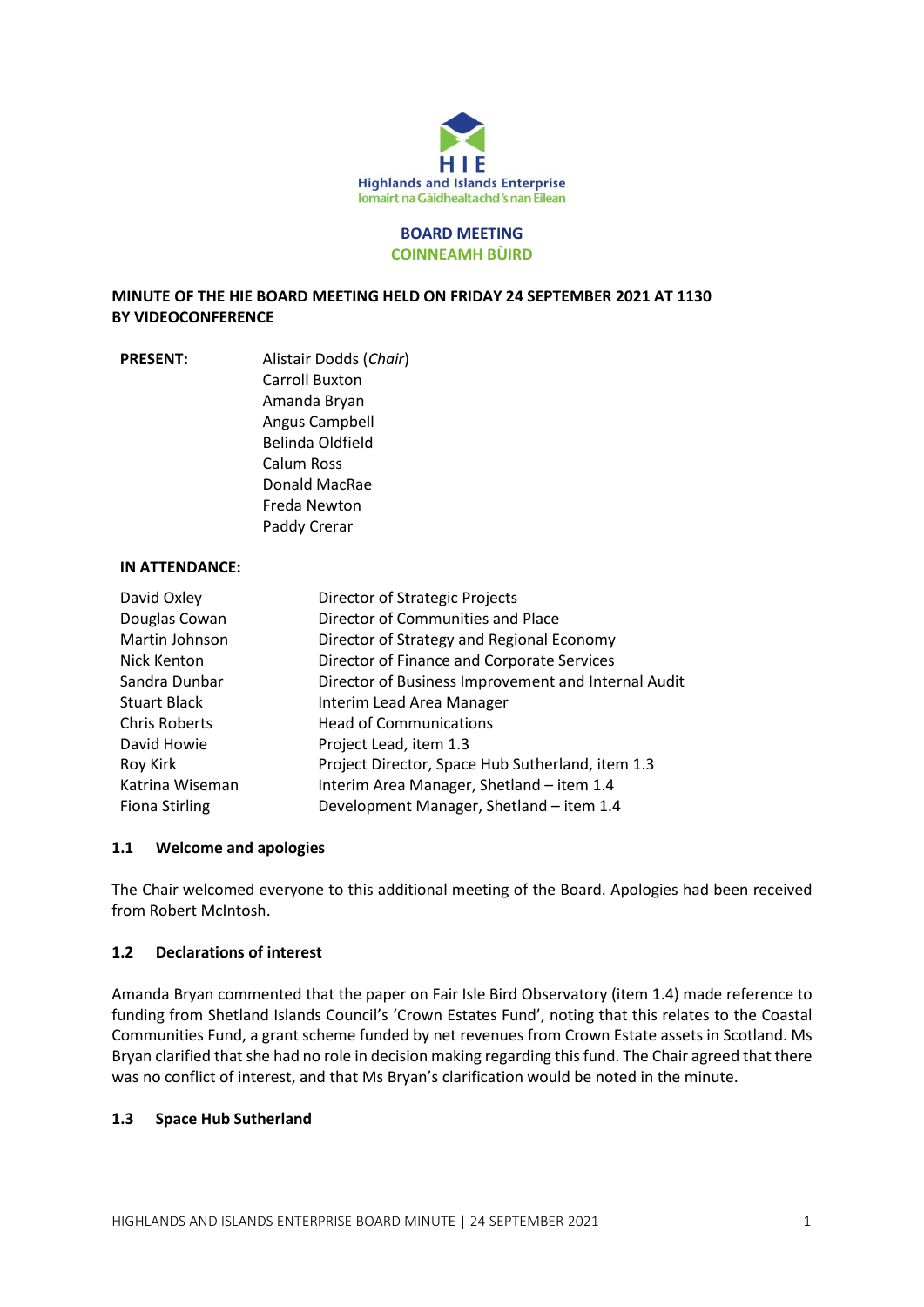The Director of Strategic Projects updated the Board on several aspects of the Space Hub Sutherland programme. These comprised: the recent outcomes of a judicial review and HIE's application to the Scottish Land Court; [*Sentence removed in the interests of the effective conduct of public affairs*]

Board members welcomed the progress that had been made [Sentence *removed in the interests of the effective conduct of public affairs*]

[*Paragraph removed in the interests of the effective conduct of public affairs*]

[*Paragraph removed in the interests of the effective conduct of public affairs*]

[*Paragraph removed in the interests of the effective conduct of public affairs*]

[*Paragraph removed in the interests of the effective conduct of public affairs*]

[*Paragraph removed in the interests of the effective conduct of public affairs*]

[*Paragraph removed in the interests of the effective conduct of public affairs*]

[*Paragraph removed in the interests of the effective conduct of public affairs*]

*David Howie and Roy Kirk left the meeting.*

### **1.4 Fair Isle Bird Observatory Trust**

*Katrina Wiseman and Fiona Stirling joined the meeting.*

The Shetland area team presented a paper recommending HIE cash funding totalling £2,348,590 to support Fair Isle Bird Observatory Trust (FIBOT) to take forward a £7,217,642 construction project to rebuild, enhance and decarbonise the island's renowned bid observatory and guest house. In addition to £650,000 of HIE grant-in-aid, this investment was mainly sourced from Scottish Government, comprising £1,300,000 from the Islands Critical Infrastructure Fund, £200,000 from the Green Jobs Fund, and £198,590 of Net Zero Tourism funding.

The Board recognised that the observatory had played a vital role since the mid-20<sup>th</sup> century in providing direct and indirect employment, attracting visitors and maintaining population, all of which had kept this fragile island sustainable. The previous building, constructed in 2010, had been destroyed by fire in 2019. Unfortunately, *[Sentence removed in the interests of the effective conduct of public affairs, and due to commercial sensitivity]*

Design improvements had been incorporated to the proposed new building, including measures to enhance sustainability and energy efficiency, high quality accommodation for visitors, staff and researchers, more beds for visitors and additional space for research. Green energy would come from the island's community-owned grid system, solar panels and battery storage.

The Board discussed the proposal in some detail, commenting and asking questions on several issues, concerning both the construction project and future operations of the business.

Regarding construction, the team described contractual arrangements that were in place to achieve a successful outcome within the agreed timescale, although it was recognised that this would be challenging. The new building would be on the footprint of the previous one, and there was confidence that the planning application would be approved. While Fair Isle's remote location presented